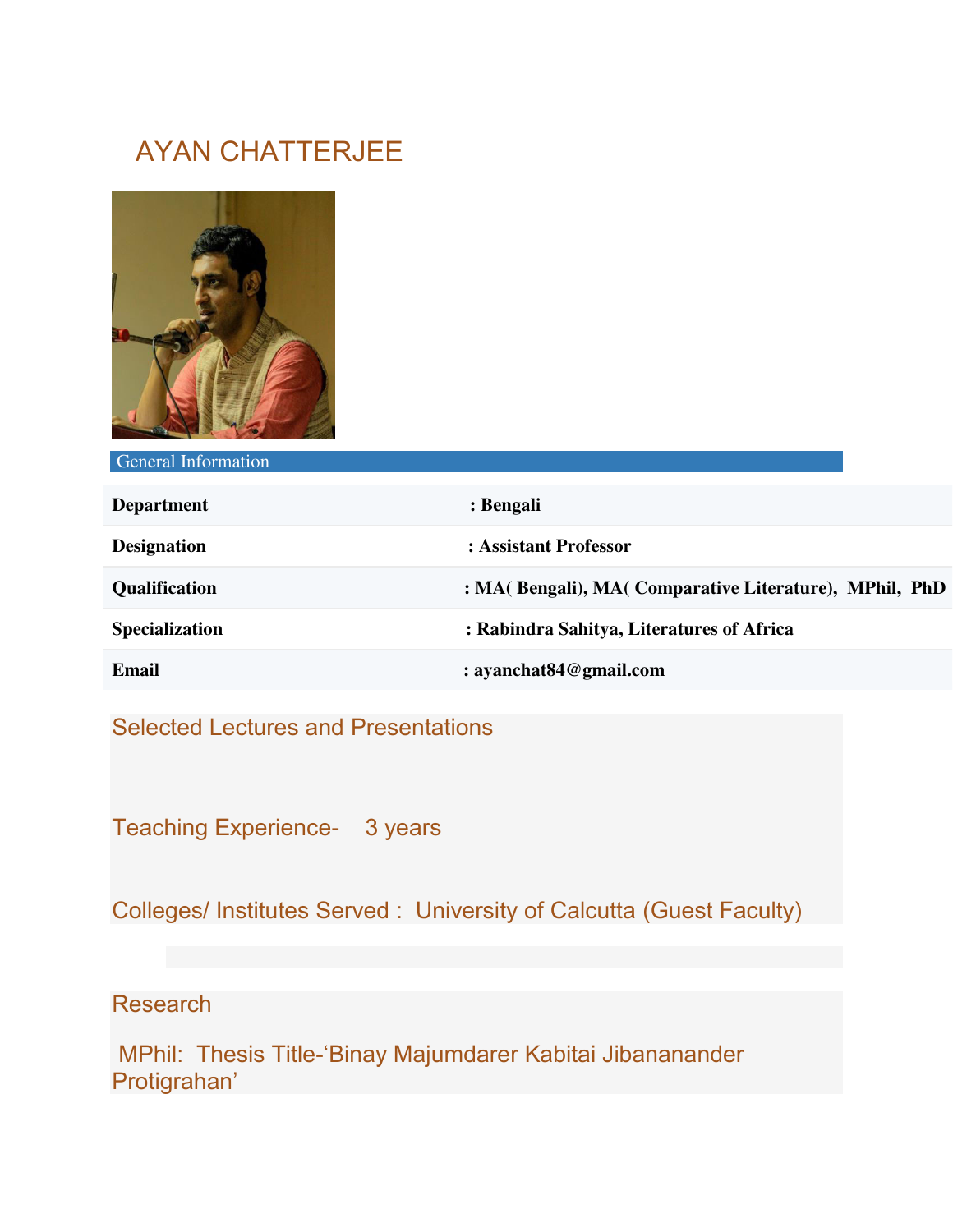PhD : Theis Title- 'Pancher Dashaker Kabider Kabitai Jibananander Protighrahan'

**Publication** 

**1. BooksBook Chapters/Articles in Edited Volumes- (Selected)**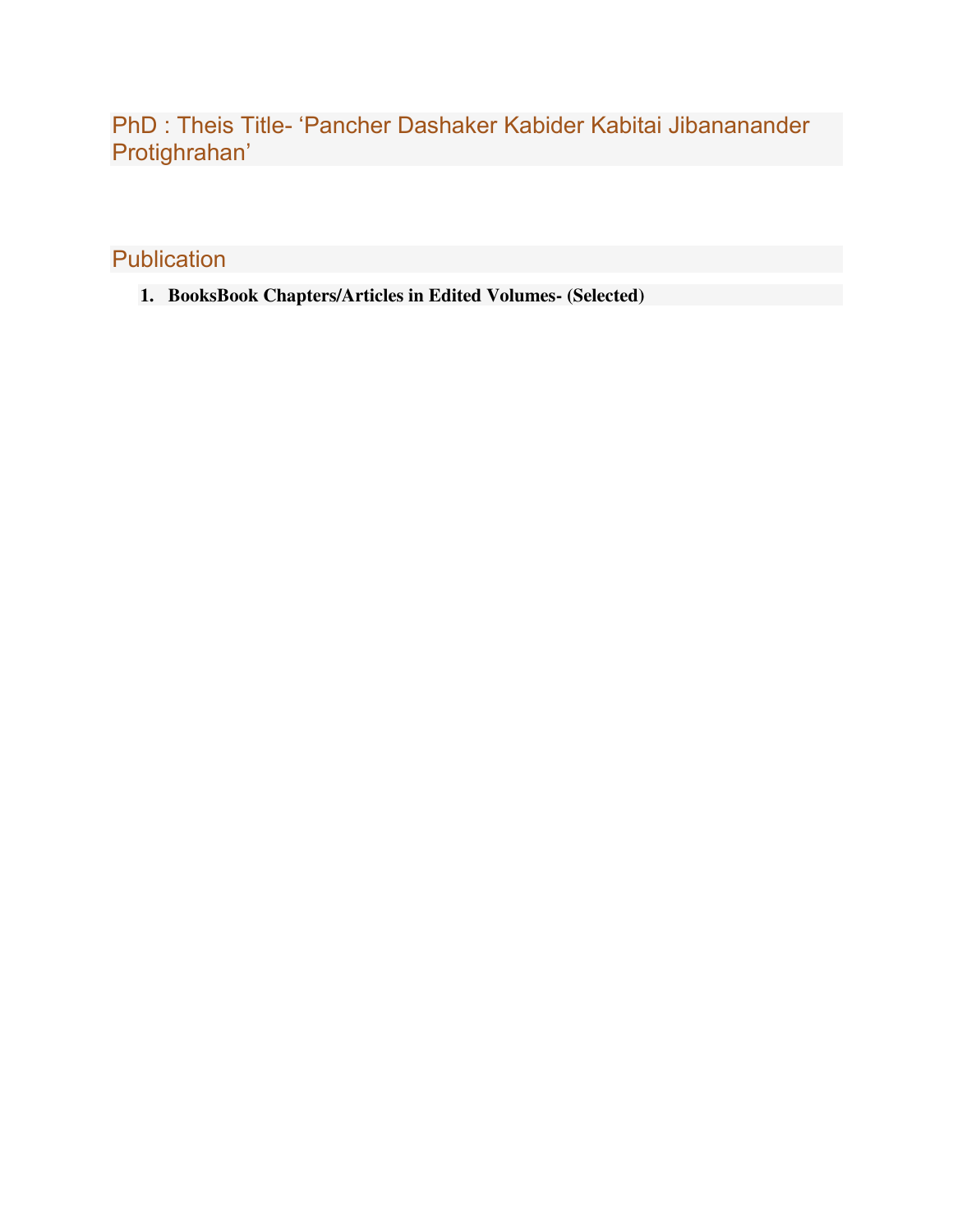| SL<br>No. | Name of the<br>Journal/Book                                      | Year of<br>Publication | Title                                                                                | Remarks                                                                                                                                 |
|-----------|------------------------------------------------------------------|------------------------|--------------------------------------------------------------------------------------|-----------------------------------------------------------------------------------------------------------------------------------------|
| $1$ .     | Smaranika                                                        | 2012                   | Rabindranath, Archive theke Ringtone e                                               | Essay on the<br>reception and<br>significance<br>of Tagore in<br>contemporary<br>society.                                               |
| $2$ .     | Bangla<br>KabitaiPratibad                                        | 2013                   | Subhas<br>MukhopadhyaerKabitaiPratibaderEktiDashak<br>$(1970 - 79)$                  | Essay on the<br>poetries of<br><b>Subhas</b><br>Mukhopadhyay.<br>ISBN : 978-93-<br>$83521 - 08 - 1$                                     |
| 3.        | BharatioEngraji<br>Kabita                                        | 2013                   | Six poems translated from English to<br>Bangla                                       | Poem<br>translation<br>ISBN : 978-93-<br>$80197 - 07 - 4$                                                                               |
| 4.        | Comparative<br>Literature:<br>Terms and<br>Concepts              | 2015                   | Notes on Alamkara, Dhvani, Rasa & Bhava,<br>Vakrokti,                                | Short Notes on<br>some terms and<br>concepts of<br>Sanskrit<br>AlamkarShastra<br>ISBN : 978-93-<br>$83660 - 10 - 0$                     |
| $5.$      | Bangla<br>SahityeSamudra                                         | 2015                   | Bharatiya Sahitye Samudra                                                            | Essay on the<br>Sea<br>literatures in<br>India written<br>in languages<br>other than<br>Bangla.<br>ISBN : 978-<br>$81 - 29524 - 44 - 7$ |
| 6.        | Bangla<br>Uponyasepratibad                                       | 2015                   | Bratyajaner Juddhasangeet : Nabarun<br>BhattacharyarUponyase Pratibad                | Essay on the<br>'Fataru'<br>novels of<br>Nabarun<br>Bhattacharya<br>ISBN : 978-93-<br>$83521 - 08 - 1$                                  |
| 7.        | The Idea of<br>India in the<br>Mind of Bengalee<br>Intellectuals | 2018                   | Mrittu Upatyaka naki Khelnanagar:<br>Nabarun Bhattacharyer Lekhai ' Desh'<br>dharona | Essay on<br>Nabarun<br>Bhattacharya's<br>writings.<br>ISBN: 978-93-<br>$80736 - 97 - 6$                                                 |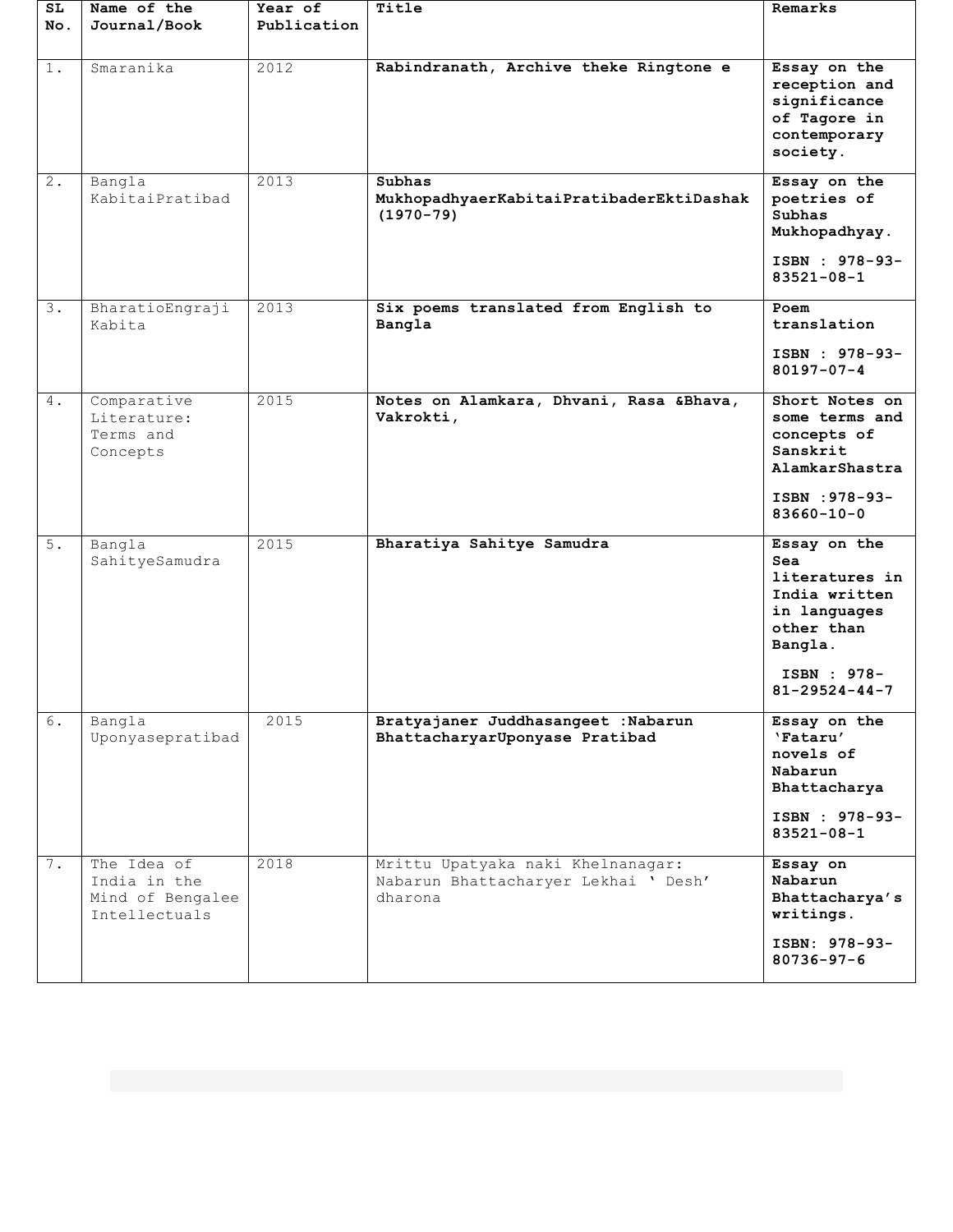## **2. Articles in Journals/ e – journals: (Selected)**

| SL               | Name of the  | Year of     | Title                                                           | Remarks                                                                                     |
|------------------|--------------|-------------|-----------------------------------------------------------------|---------------------------------------------------------------------------------------------|
| No.              | Journal/Book | Publication |                                                                 |                                                                                             |
|                  |              |             |                                                                 |                                                                                             |
| $1$ .            | Swapnabeez   | 2007        | BinoyMajumdarerKabitaiGanit                                     | Essay on the<br>presence of<br>Matematical<br>philosophy in<br>BinoyMajumdar's<br>poetry.   |
| $\overline{2}$ . | Swapnabeez   | 2009        | JibanananderKabitaiEuropeoRomantikatarAdhigrahan                | Essay on the<br>relationship of<br>Jibanananda's<br>poetry with<br>European<br>Romanticism. |
| 3.               | Samakalik    | 2009        | Bideshiniar tar Bon, Debapakhi                                  | Two African Short<br>stories translated<br>from English to<br>Bangla                        |
| 4.               | Palaver-III  | 2010        | Neglected in Novel: Female Protagonists in No<br>Longer at Ease | Essay on the novel<br>of Nigerian author<br>Chinua Achebe.<br>ISBN : 01-06954-<br>$56 - 2$  |
| 5.               | Swapnabeez   | 2011        | Jibanananda BisayeKayektiApriyo Sotto                           | Essay on the<br>recent trend of<br>'re-discovering'<br>Jibanananda Das.                     |
| 6.               | Smaranika    | 2012        | Rabindranath, Archive theke Ringtone e                          | Essay on the<br>reception and<br>significance of<br>Tagore in<br>contemporary<br>society.   |
| 7.               | EbongAmra    | 2014        | DuryodhonPatni (Bhanumati?) Nirmane O<br>Punarnirmane           | Essay on<br>Bhanumati, the<br>wife of Duryodhon<br>in Mahabharata.                          |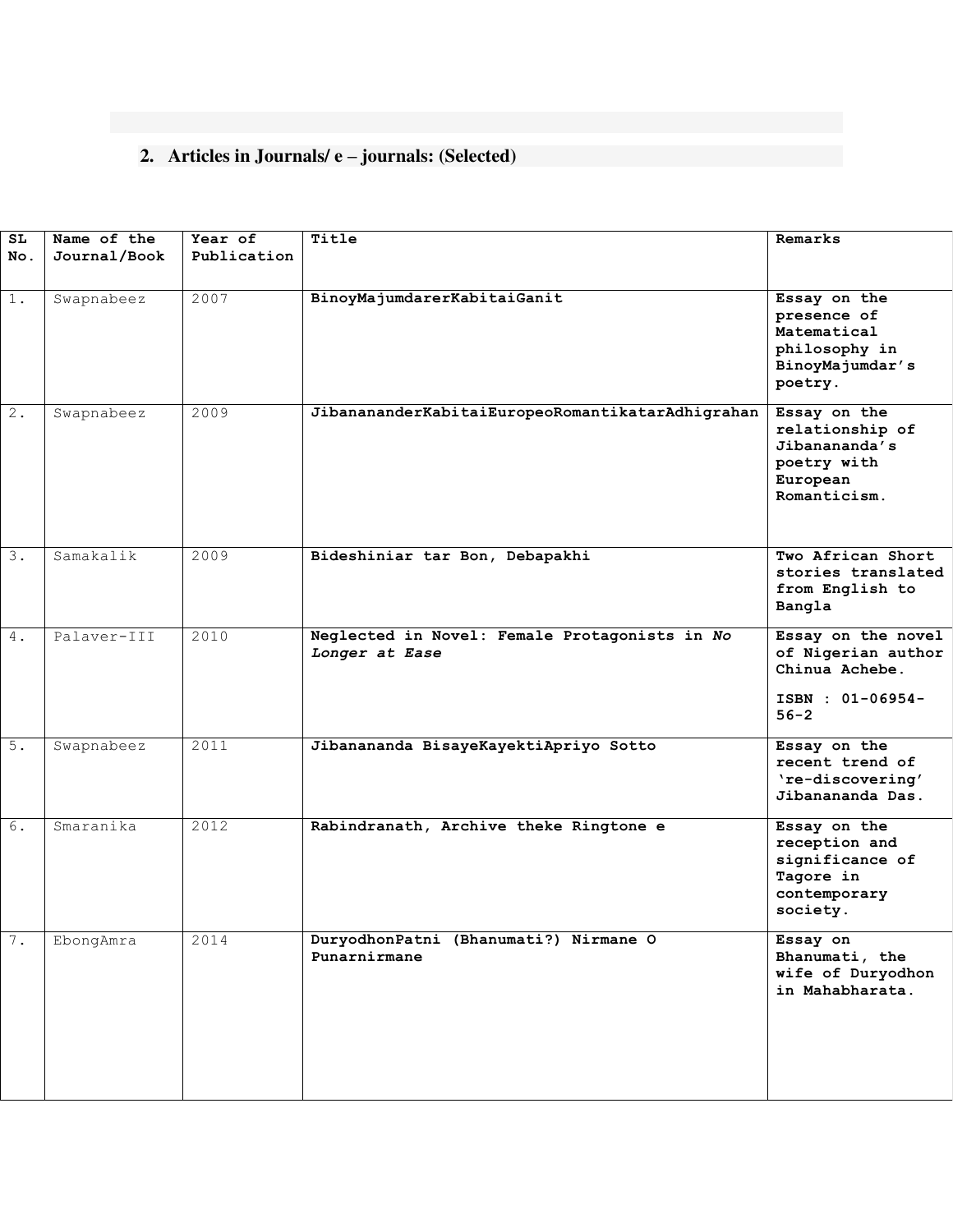|     |                          |                 |                                                                                         | ISSN: 2394-4927                                                                                                       |
|-----|--------------------------|-----------------|-----------------------------------------------------------------------------------------|-----------------------------------------------------------------------------------------------------------------------|
| 8.  | Alochona<br>Chakra       | 2015            | Jibanananda: Anubade, Anudhyane                                                         | Essay on<br>Translation of<br>Jibananda's works<br>and translation<br>done by the Poet<br>himself.<br>ISSN: 2231-3990 |
| 9.  | Visva bharati<br>Patrika | 2015            | PanchasBacharer Bangla Kabita (1950-1999)                                               | Essay on history<br>of Bangla poetry<br>from1950-1999.                                                                |
| 10. | Palaver-IV               | 2016            | Quest for the Identity through Language :<br>Revisiting Soweto Uprising & Bhasa Andolon | Essay on two<br>Language movements<br>in Bangladesh and<br>South Africa<br>ISBN : 978-93-<br>$83660 - 11 - 7$         |
| 11. | Sangbartika              | 2016<br>April   | EktiNakshatrerKacheChakar Fire Asa:<br>BinoyMajumdarerKabitaiJibanananderAbhighat       | Essay on Reception<br>of Jibanananda in<br>BinoyMajumdar's<br>poetry.<br>ISSN: 2319-9393                              |
| 12. | Samai O<br>Sandhikkhan   | 2016 May        | Binoyee Mishrakalabritto : EktiJibananda-<br>Pratigrahan                                | Essay on Reception<br>of<br>Jibanananda'smetre<br>in BinoyMajumdar's<br>poetry.<br>ISSN: 2394-1049                    |
| 13. | Sangbartika              | 2016<br>October | Charer Dashaker Kabikahini                                                              | Essay on the<br>Bengali poets of<br>forties<br>ISSN : 2319-9393                                                       |
| 14. | Nabyasrot                | 2017            | Prabandhik Binoy                                                                        | Essay on<br>BinoyMajumder as<br>an essayist.<br>ISSN 2249-8133                                                        |
| 15. | Kheyali                  | 2017            | AthoNatua Katha: Hariram Kalindir sathe<br>kichukkhun                                   | Essay on Natua<br>form of dance with<br>an interview with<br>the famous Natua<br>dancer<br>HariramKalindi.            |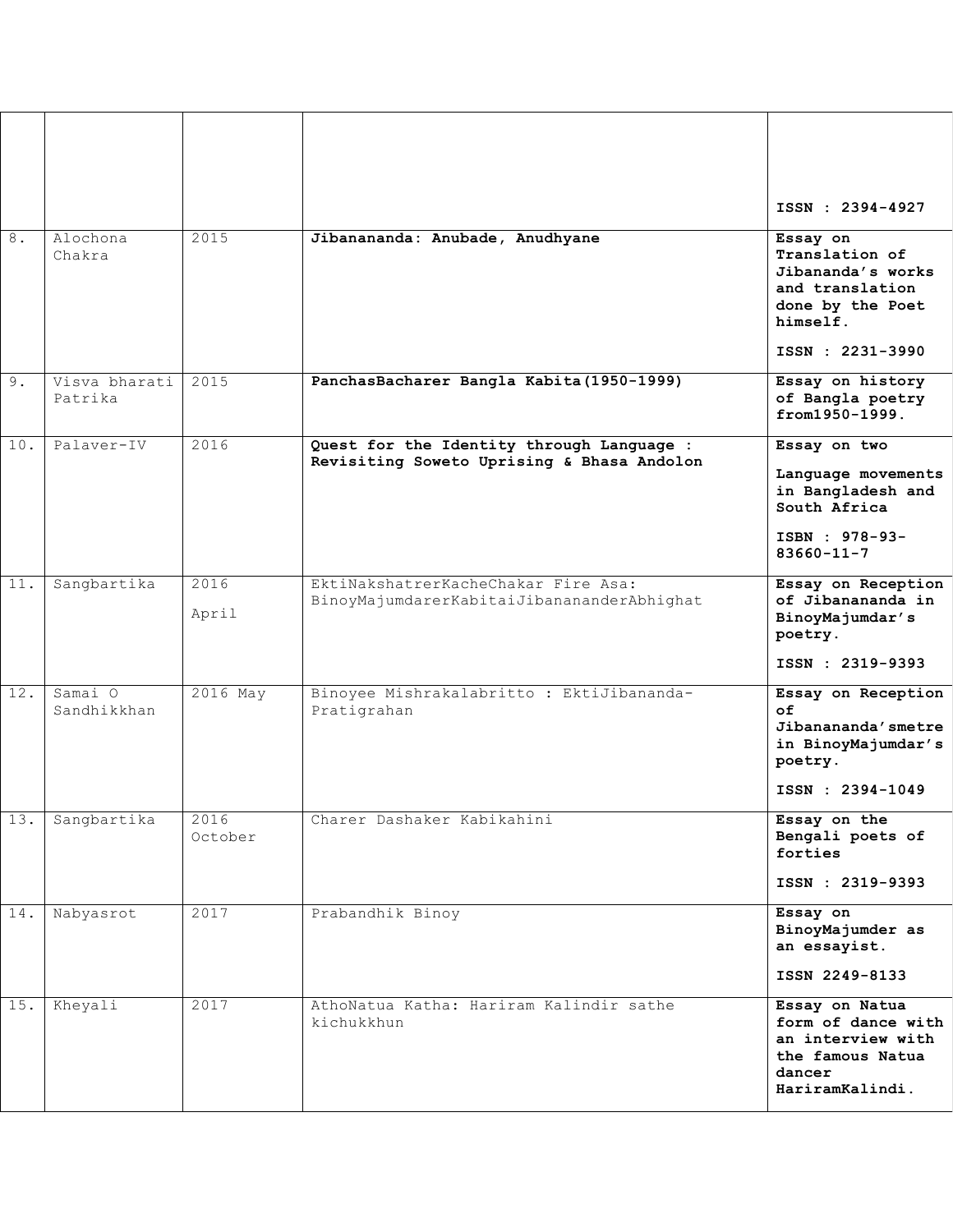|     |                                                                     |      |                                                                                       | ISSN: 2348-389X                                                                      |
|-----|---------------------------------------------------------------------|------|---------------------------------------------------------------------------------------|--------------------------------------------------------------------------------------|
| 16. | Shikshadarpan                                                       | 2018 | Janaiko Ganitaqyer bilap                                                              | Translation from<br>English into<br>Bangla                                           |
| 17. | The Idea of<br>India in the<br>Mind of<br>Bengalee<br>Intellectuals | 2018 | Mrittu Upatyaka naki Khelnanagar: Nabarun<br>Bhattacharyer Lekhai ' Desh' dharona     | Essay on Nabarun<br>Bhattacharya's<br>writings.<br>ISBN: 978-93-<br>$80736 - 97 - 6$ |
| 18. | Visya bharati<br>Patrika                                            | 2016 | Shakti Chattopadhyaer Kabitar Chhande<br>Jibananander Probhab                         | Essay on Shakti<br>Chattopadhyay's<br>poetry.                                        |
| 19. | Sahitya                                                             | 2019 | Returning of Chaka to a Star: Impact of<br>Jibanananda Das in Binoy Majumder's Poetry | Web- Journal<br>ISSN: 2249-6416<br>(online)                                          |

## **3. Seminar/ Conference Proceedings (Selected):**

| Seminar                                              | Title of the Paper                                                                                                                                     | Type of<br>Seminar       | Year |
|------------------------------------------------------|--------------------------------------------------------------------------------------------------------------------------------------------------------|--------------------------|------|
| Palayer-VIII                                         | Neglected in Novel: Female Protagonists<br>in No Longer at Ease                                                                                        | International<br>Seminar | 2009 |
| Palayer IX                                           | Quest for Identity through Language :<br>Revisiting Soweto Uprising and Bhasa<br>Andolon                                                               | International<br>Seminar | 2011 |
| Palaver<br>$\mathbf{x}$                              | Dilemma of a Ghost                                                                                                                                     | International<br>Seminar | 2012 |
| XI th Biennial<br>CLAI Conference                    | Jibanananda Das o<br>BinoyMajumdarerKabitaiChhanda :<br>EktiTulonamulokAlochona                                                                        | International<br>Seminar | 2013 |
| Bangla<br>kabitaipratibad                            | Subhas<br>MukhopadhyayerKabitaiPratibaderEktidashak<br>$(1970 - 79)$                                                                                   | National<br>Seminar      | 2013 |
| Bangla<br>Uponyasepratibad                           | BratyajanerJuddhasangeet<br>:NabarunBhattacharyarUponyasePratibad                                                                                      | National<br>Seminar      | 2014 |
| XII th Biennial<br>CLAI Conference                   | Impact of Socio-Political Movement in<br>Literature transcending the Border: A<br>Case study of Poetries of Seventies in<br>Bangladesh and West Bengal | International<br>Seminar | 2015 |
| International<br>Seminar on<br>Folklore,<br>Rajshahi | JibanandaDaserKabitaiLokkatharProtigrahan                                                                                                              | International<br>Seminar | 2017 |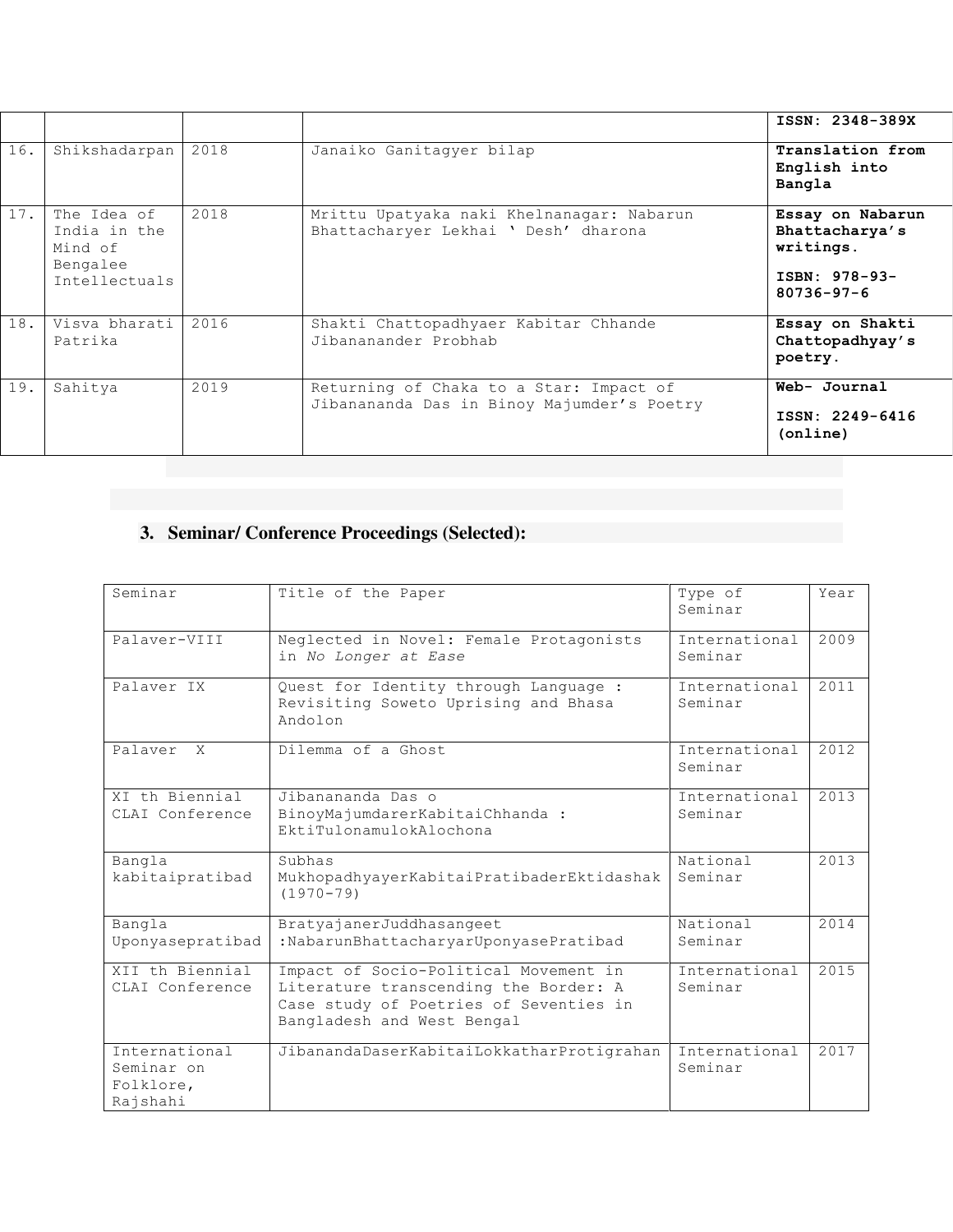| University,<br>Bangladesh                                  |                                                                                   |                     |      |
|------------------------------------------------------------|-----------------------------------------------------------------------------------|---------------------|------|
| UGC sponsored<br>seminar at<br>Serampore Girls'<br>College | Mrittu Upatyaka naki Khelnanagar: Nabarun<br>Bhattacharyer Lekhai ' Desh' dharona | National<br>Seminar | 2018 |

Invited Lectures/ Paper Presentations (Selected):

- 1. "Kabir Rajneeti, Kabitar Rajneeti: Subhas Mukhopadhyer Kabitar Ekti Nibhir Path"- Lecture given at a National Seminar Celebrating Birth Centenary of Subhas Mukhopadhyay along with Kaif e Azmi and Amrita Pritam, organized by The Department of Comparative Indian Language and Literature, University of Calcutta in 2019.
- 2. "Bangla Sahityer Itihas nirman O Dinesh Chanda Sen"- Lecture given at a National Seminar Celebrating Centenary of The establishment of the Departments o Modern Indian Languages in the University of Calcutta, organized by The Department of Comparative Indian Language and Literature, University of Calcutta in 2019

Awards/ Fellowships/ Grants: UGC NET JRF

Honorary Posts/Positions/Responsibilities Held-